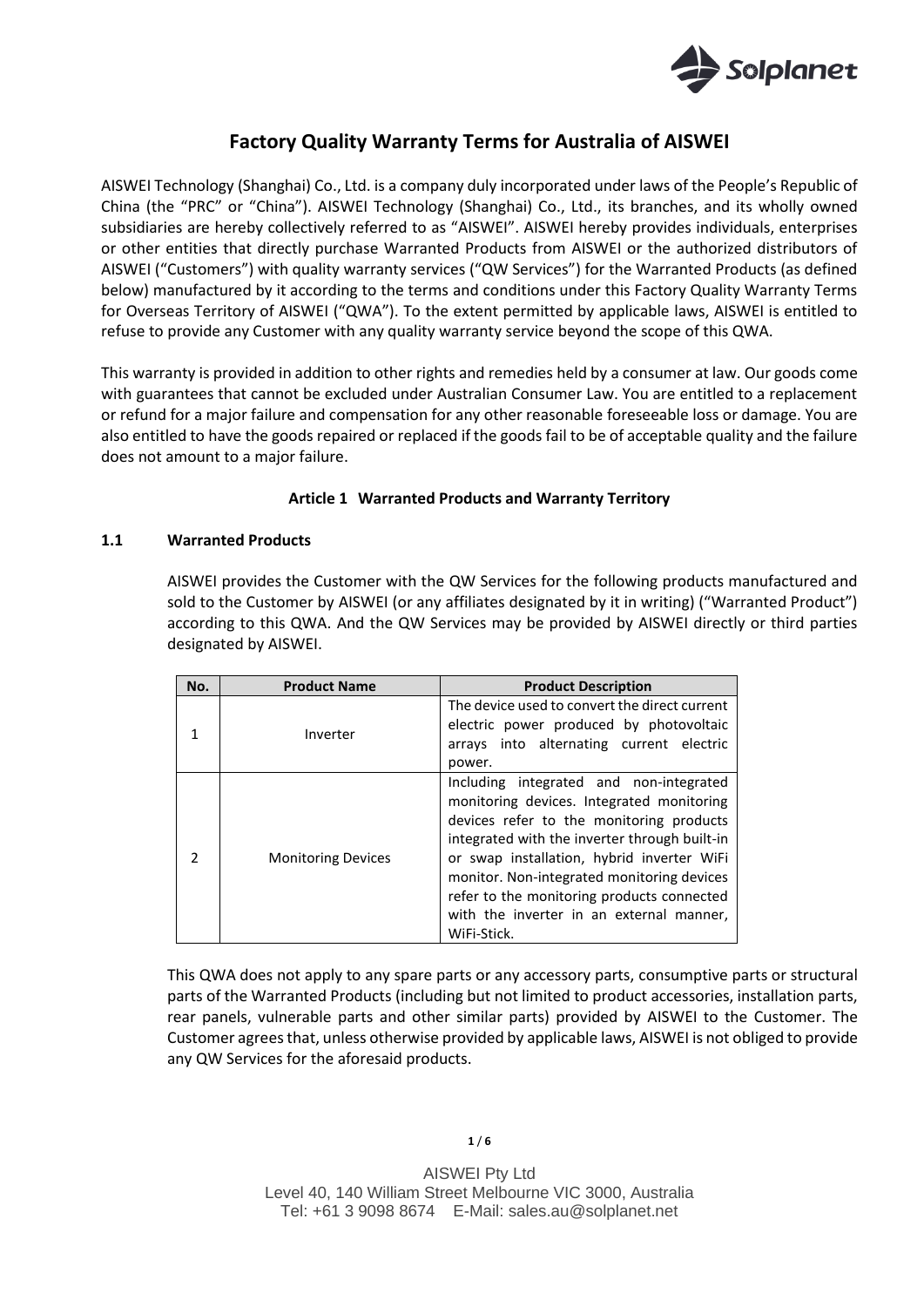

## **1.2 Warranty Territory**

This QWA applies solely to the QW Services in the AUSTRALIA market ONLY ("Warranty Territory").

## **Article 2 Warranty Period and Extended Warranty**

2.1 The Warranted Products shall be subject to the following warranty period and extended period ("Warranty Period") respectively, unless otherwise agreed in the related purchase contract regarding the Warranted Product between AISWEI and the Customer:

| No. | <b>Product Name</b>          | <b>Warranty Period</b> |
|-----|------------------------------|------------------------|
|     | Inverter                     | 120 months             |
|     | Hybrid inverter WiFi monitor | 120 months             |
|     | WiFi-Stick                   | 60 months              |
|     | Smart meter                  | 18 months              |

The Warranty Period shall commence from the earlier of the following: (1) the date when the first installation of the Warranted Products is completed; (2) 6 months after the shipment dispatch date from AISWEI.

2.2 For the Warranted Products out of the Warranty Period, AISWEI is willing to provide the Customer with lifelong consulting services (only via telephone, e-mail or by other means as designated by AISWEI in writing) free of charge. If the Customer requests AISWEI to provide other quality warranty services for the Warranted Products out of the Warranty Period, AISWEI is entitled to charge with the Customer for service fees according to the specific services. The standard of the aforesaid service fees shall be subject to the written provisions of AISWEI. The specific information is available from the sales personnel of AISWEI.

## **Article 3 Warranty Conditions**

## **3.1 General Warranty Conditions**

AISWEI will provide the Customer with the QW Services under this QWA only after all the following conditions are met:

- (1) The Warranted Product has a Defect ("Defective Product"), which is not caused by any of the circumstances listed under Article 3.2 of this QWA;
- (2) The Warranted Product is within the Warranty Period;
- (3) The type plate of the Defective Product shall be legible, complete and identifiable;
- (4) The Customer does not have any failure in payment of outstanding payables or return of the Defective Product (if the Customer fails to fully pay any due payables or fails to return the Defective Product according to the requirement of AISWEI, to the extent permitted by applicable laws, AISWEI is entitled to reject the quality warranty requests raised by the Customer); and

**2** / **6**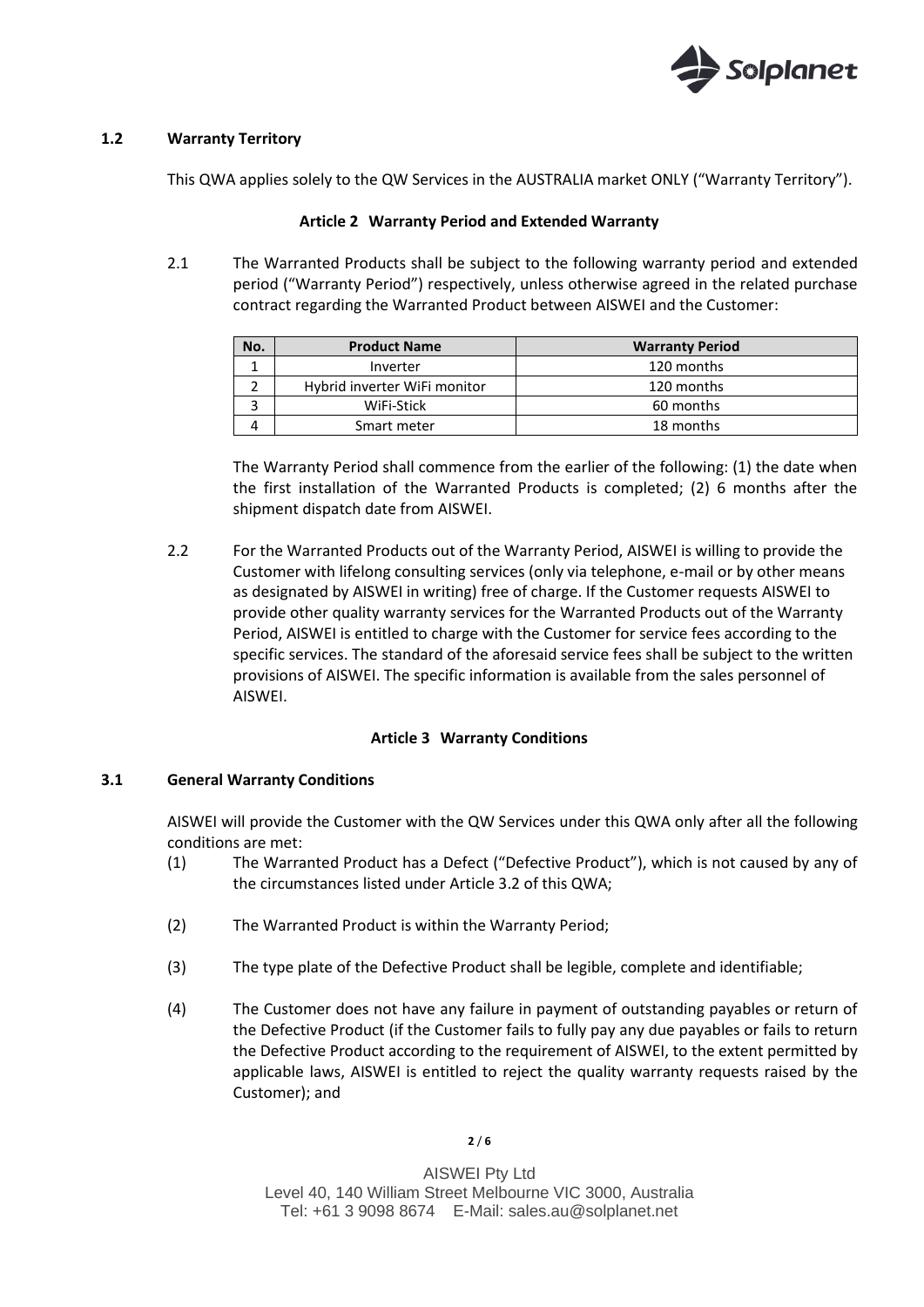

(5) The Customer can provide the valid purchase invoice or voucher.

To avoid any doubt, the "Defect" mentioned herein shall refer to any status that the Warranted Product fails to operate normally, perform the expected functions as agreed by AISWEI and the Customer in writing or achieve the expected goals as agreed by AISWEI and the Customer in writing during its normal use due to its own quality issues (including but not limited to technical Defects or material issues). However, the Defect as defined above does not include the following circumstances: (1) Normal wear and consumption of the Warranted Product;

- (2) Appearance defects (including but not limited to scratches, corrosion, rust) that do not affect the normal operation, function and effect of the Warranted Product;
- (3) Wear and consumption of accessory parts, consumptive parts and vulnerable parts of the Warranted Product (including but not limited to fuses, lightning protection modules, and rear panels).

## **3.2 Non-application of QW Services**

If the Defect of the Warranted Product is caused by one or more of the following circumstances, AISWEI is entitled to reject to provide the Customer with the QW Services:

- (1) The Customer fails to comply with the specifications of the installation manual or the instruction manual or other documents of the Warranted Product, or the provisions of national laws and regulations, or national or industry standards (including mandatory standards and recommended standards) to debug, operate, use (including the use through grid connection), store, maintain, upgrade and make other operations on the Warranted Product, including but not limited to the use and storage of the Warranted Product that do not comply with the working environment requirements of the relevant specifications, provisions or standards (such as installation spacing, ventilation conditions, etc.);
- (2) Without prior explicit, specific, and written consent of AISWEI, the Customer modifies, changes the design, replaces parts, repairs, upgrades or makes other operations on the Warranted Products;
- (3) The failure or defect of the operating system where the Warranted Product is located (including but not limited to the power station system) not attributable to the Warranted Product or incompatibility between such system and the Warranted Product;
- (4) Unsafe power grid environment or chemical environment or other circumstances with similar nature;
- (5) Improper transportation and packaging of the Warranted Product that shall not be attributable to AISWEI;
- (6) Force majeure.

#### **Article 4 QW Services**

#### **3** / **6**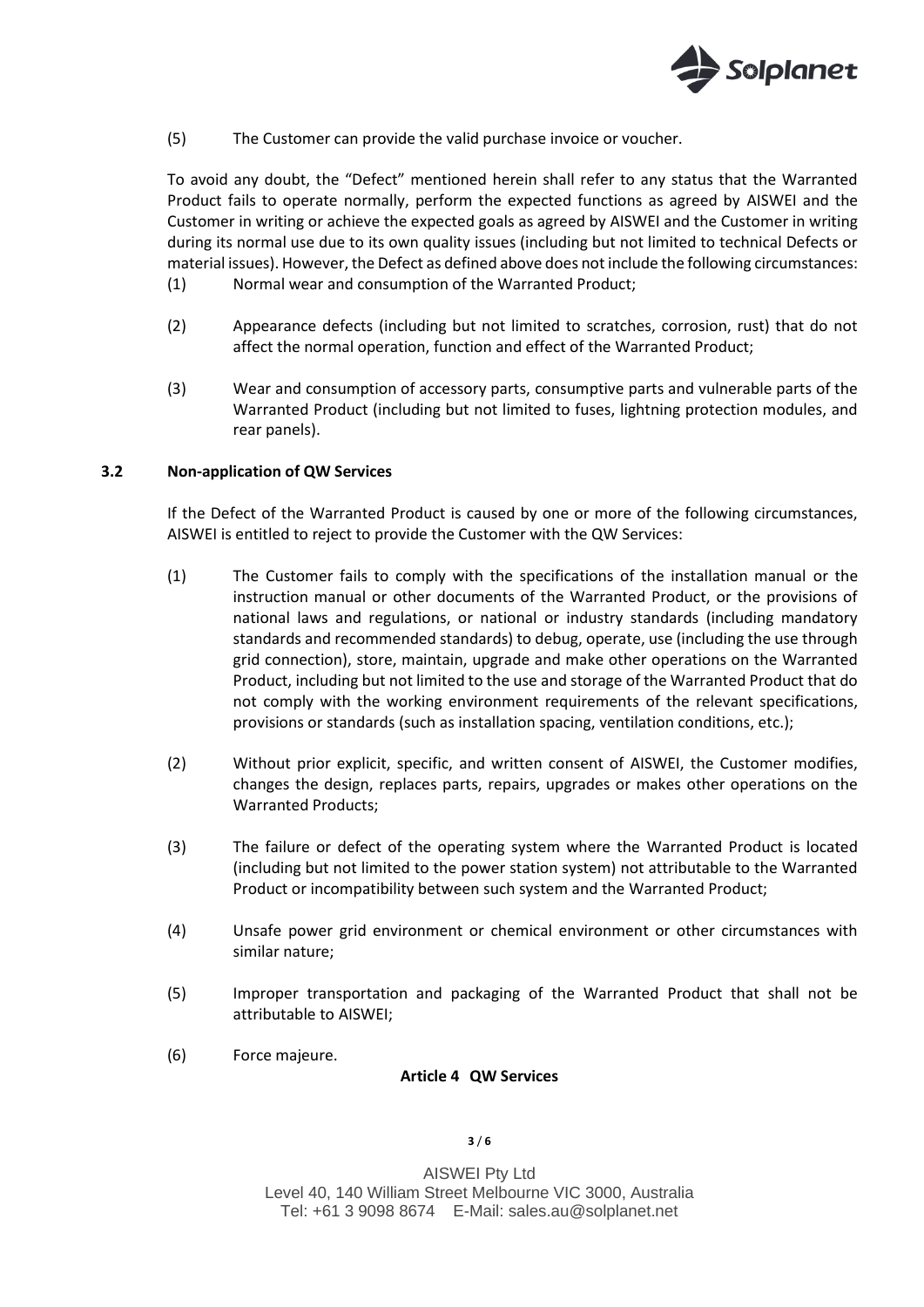

- 4.1 For the Defective Product, AISWEI will, according to the actual circumstance, provide one or more of the following QW Services at its own discretion:
	- (1) Remote services (i.e. providing the Customer with consulting or guiding services via telephone, email or by other means as designated by AISWEI in writing);
	- (2) Returning the Defective Product to the factory designated by AISWEI for repair;
	- (3) On-site services (i.e. providing the Customer with on-site services of consulting, guiding or repair);
	- (4) Replacing the Defective Product with the product of equivalent value, including the refurbished product ("Product for Replacement") according to the product type and the elapsed using period of the Defective Product.
- 4.2 For the Defective Product within the Warranty Period, AISWEI will provide the Customer with the QW Services under Article 4.1 free of charge, unless otherwise provided in this QWA. The costs of the QW Services, including costs for spare parts and materials and costs for shipment of the Defective Product and the Product for Replacement as provided herein ("QW Service Costs"), shall be assumed by AISWEI.
- 4.3 For the QW Services under Items (2) and (4) of Article 4.1, the Customer shall return the Defective Product back to the factory designated by AISWEI in an appropriate manner within the period as required by AISWEI in writing. Before receiving the Defective Product and confirming that the Defective Product is not damaged during the transportation, AISWEI is entitled to reject to provide corresponding QW Services. Particularly, if AISWEI delivers the Product for Replacement to the Customer before the Customer returns the Defective Product back to the factory designated by AISWEI in writing, the Customer shall return the Defective Product back to the factory designated by AISWEI within three (3) weeks upon the Customer's receipt of the Product for Replacement or other period designated in writing by AISWEI, otherwise, the Customer shall be deemed as having consented to purchase the Product for Replacement based on its market price and shall make the payment in accordance with the payment notice then issued by AISWEI.
- 4.4 For the QW Services under Item (4) of Article 4.1, upon AISWEI's receipt of the Defective Product, the ownership of the Defective Product shall be transferred to AISWEI, and the ownership of the Product for Replacement shall be transferred to the Customer (if the Customer receives the Product for Replacement).
- 4.5 AISWEI shall deliver the repaired Defective Product or the Product for Replacement to the place within the Warranty Territory as agreed by AISWEI and the Customer in writing ("Delivery Place") at its own cost.
- 4.6 The Customer is only entitled to raise relevant quality warranty requests within the scope of the QW Services under Article 4 ("Quality Warranty Request"). To the extent permitted by applicable laws, AISWEI is entitled to reject any other quality warranty requests or claims (such as any losses caused by defects of the Warranted Products) raised by Customer.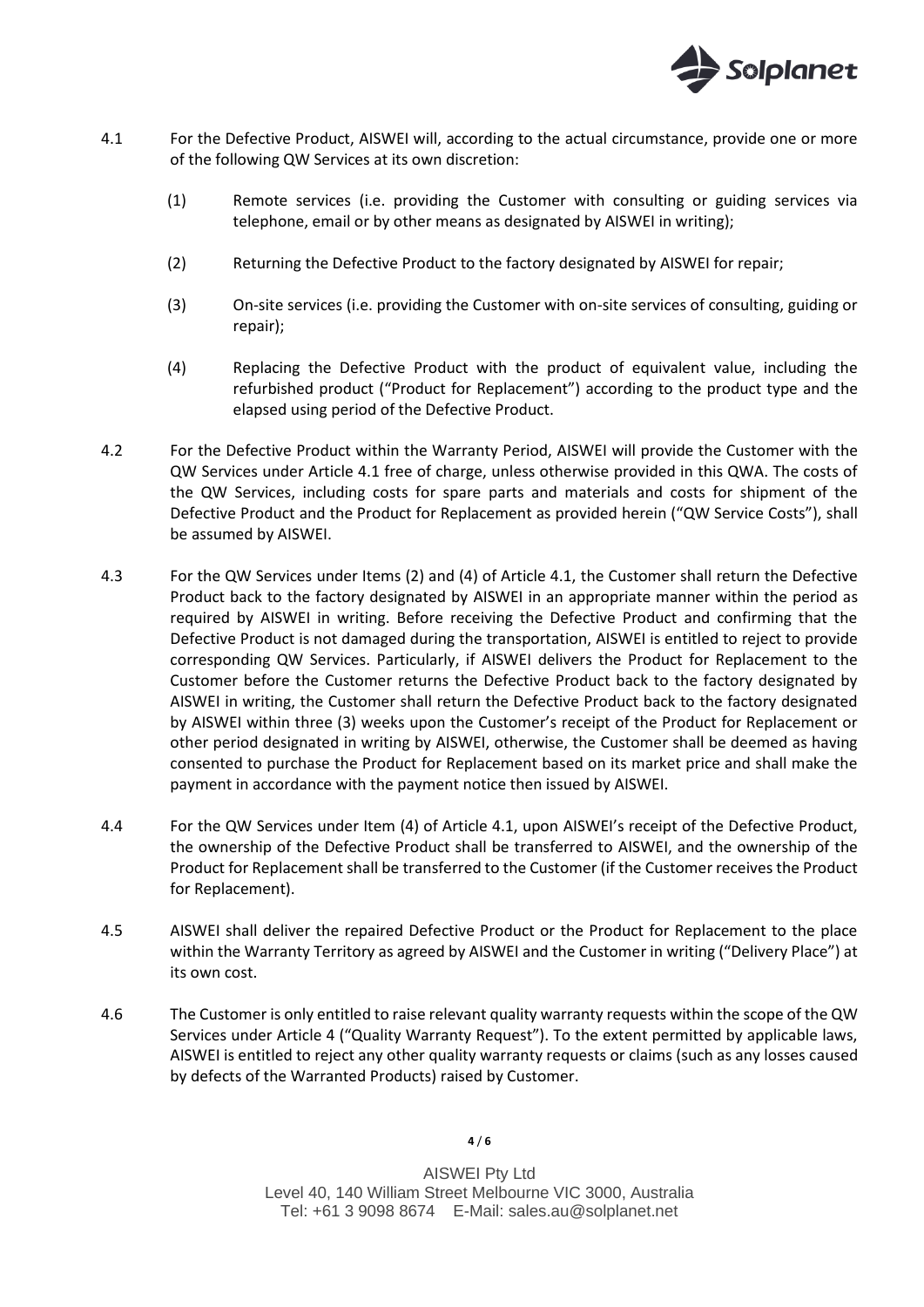

## **Article 5 Quality Warranty Procedures**

## **5.1 Quality Warranty Request**

- 5.1.1 If any Defect of the Warranted Product occurs within the Warranty Period, the Customer shall, within thirty (30) days upon occurrence of the Defect, submit the written Defect notice and relevant information as well as written evidencing documents in the manner designated by AISWEI in writing (including but not limited to through the service line of AISWEI). The aforesaid information and written evidencing documents shall include without limitation to:
	- (1) Type and serial number of the Defective Product;
	- (2) Information of the Defect and the configuration of the power station;
	- (3) Any and all the agreements, invoices and quality warranty vouchers related to the Defective Product; and
	- (4) Other information and/or documents as required by AISWEI in writing.
- 5.1.2 Before all the information and documents under Article 5.1.1 are fully submitted, AISWEI is entitled to reject to provide the Customer with any QW Services.

## **5.2 Defect Diagnosis**

Upon receiving the Customer's Defect notice and confirming all the information and documents under Article 5.1.1 are fully submitted, AISWEI will conduct an analysis and diagnosis on the Defect ("Defect Diagnosis"). If AISWEI needs to make an inspection on the Defective Product in the course of Defect Diagnosis, the Customer shall promptly provide the Defective Product to AISWEI in an appropriate transportation manner as required by AISWEI in writing. If AISWEI confirms that the Warranted Product does not have any Defect upon Defect Diagnosis, it will notify the Customer in writing and request the Customer to assume the reasonable expenses incurred to AISWEI for Defect Diagnosis. The Customer's submission of the Defect notice to AISWEI shall be deemed as that the Customer has agreed to assume the aforesaid reasonable expenses in case of nonexistence of Defect of the Warranted Product.

## **5.3 Provision of QW Services**

- 5.3.1 If, upon Defect Diagnosis, the Warranted Product has Defect and the quality warranty conditions under Article 3.1 of this QWA are met, AISWEI will, according to the Defect status, provide the Customer with the QW Services under Article 4 at AISWEI's own discretion.
- 5.3.2 If the Defective Product needs to be repaired or replaced, AISWEI is entitled to use spare parts or refurbished parts to repair or replace the Defective Product. The replaced or repaired Warranted Product shall continue to enjoy the remaining original Warranty Period of the Warranted Product. If the remaining original Warranty Period of the Warranted Product is less than one year (excluding one year), the replaced or repaired Warranted